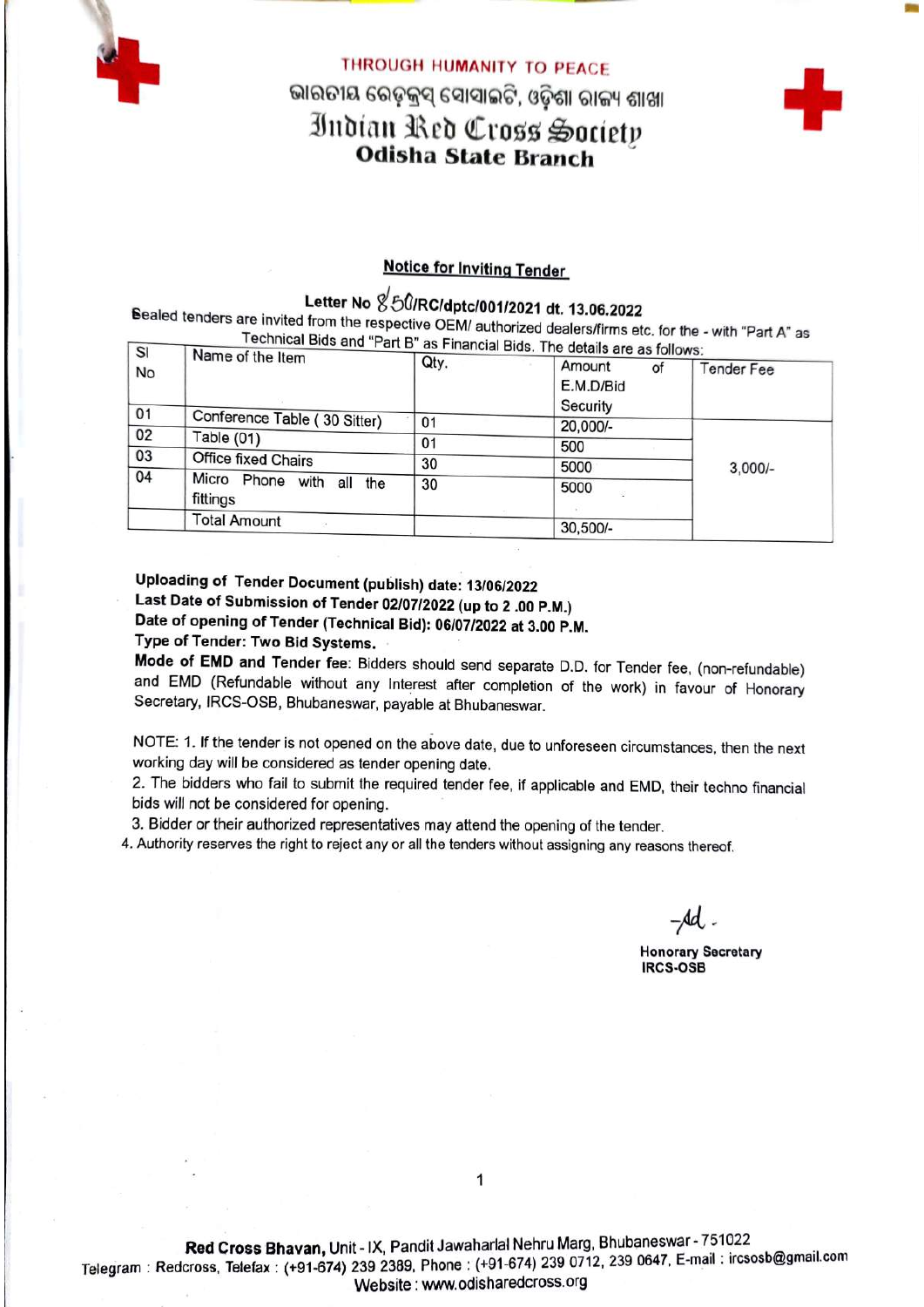**BID IDENTIFICATION NO:- /RC/DPTC/ 001/2022 DATE: 13.06.2022**



# **INDIAN RED CROSS SOCIETY – ODISHA STATE BRANCH BHUBANESWAR**

# **DETAIL TENDER CALL NOTICE**

# **FOR THE WORK**

**"Tender Document for the supply and installation of a Conference Table with sitting capacity for Thirty Persons, with chairs & micro phones, at IRCS-OSB, Bhubaneswar For The FY 2022-2023**

**HONORARY SECRETARY, IRCS-OSB , BHUBANESWAR**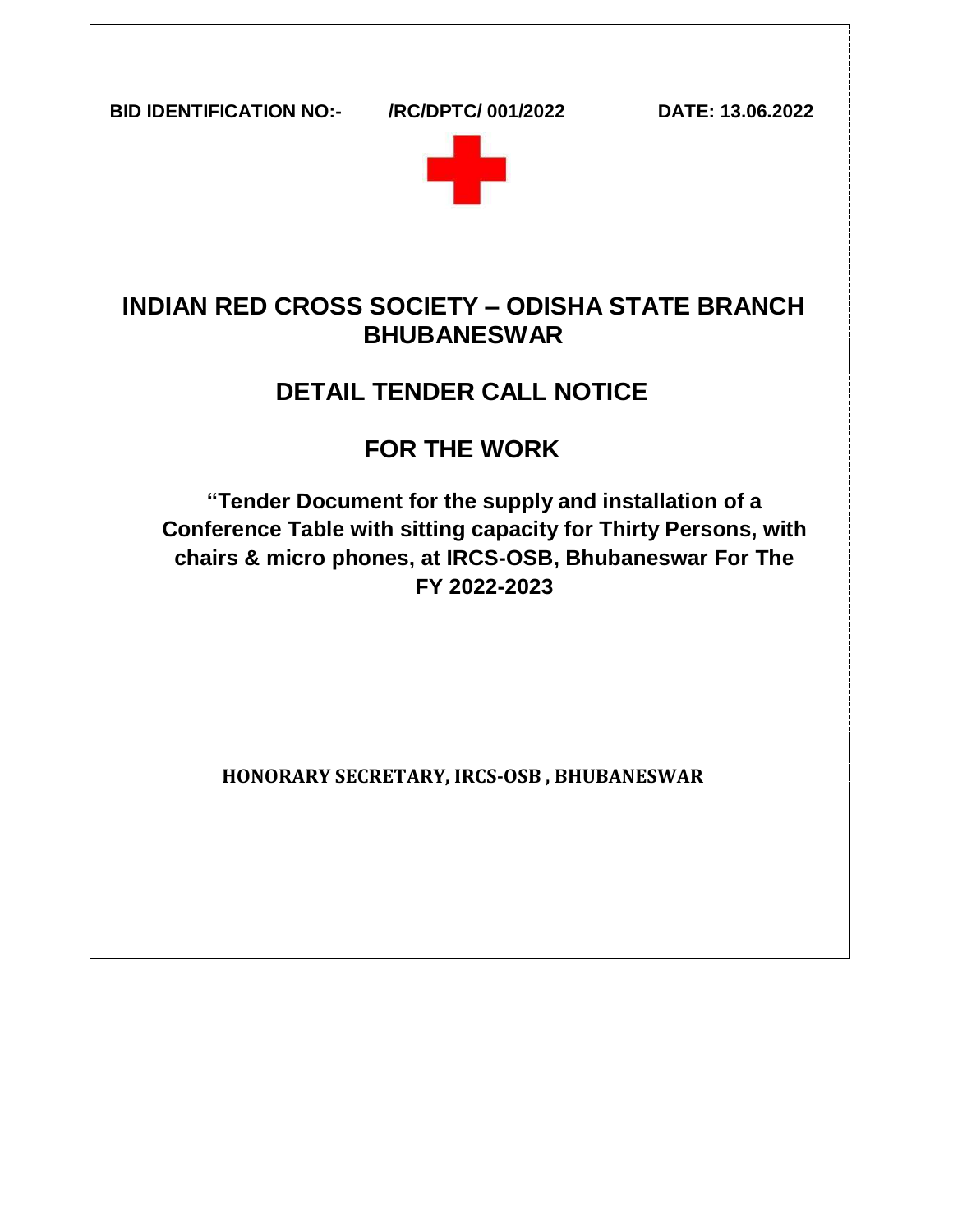#### NOTICE INVITING BID DOCUMENT

Sealed tenders are invited from the Manufacturers, Authorized Dealers/ Firms having valid GST registration certificate for the supply and installation of a Conference Table with sitting capacity for 30 persons and fitted with microphones with its accessories , at IRCS-OSB, Bhubaneswar For The FY 2022-2023 .The Bidders Can download the Tender Documents directly from the WEBSITE available a[t www.odisharedcross.org.](http://www.odisharedcross.org/) The cost of tender Paper is Rs.3000/-(Three Thousand) (Non-refundable) only and the EMD for the tender is Rs.30,500/- ( Twenty Thirty Thousand Five Hundred ) only and should be drawn in Demand Draft in favour of Honorary Secretary , IRCS-OSB Bhubaneswar . The bids completed in all respects should be submitted in tender box placed for the purpose by the closing date and time. The Bidders should specifically super scribe, "DOWNLOADED FROM THE WEBSITE" on the top left corner of the outer envelope containing Technical Bid and Commercial Bid separately. In case of any bid amendment and clarification, responsibility lies with the bidders to collect the same from the website, the Honorary Secretary, IRCS-OSB, Bhubaneswar shall have no responsibility for any delay/submission on part of the bidder.

The tender will be rejected if the bidder changes any clause or Annexure of the bid document downloaded from the website (www.odisharedcross.org)

> **Honorary Secretary IRCS-OSB, Bhubaneswar**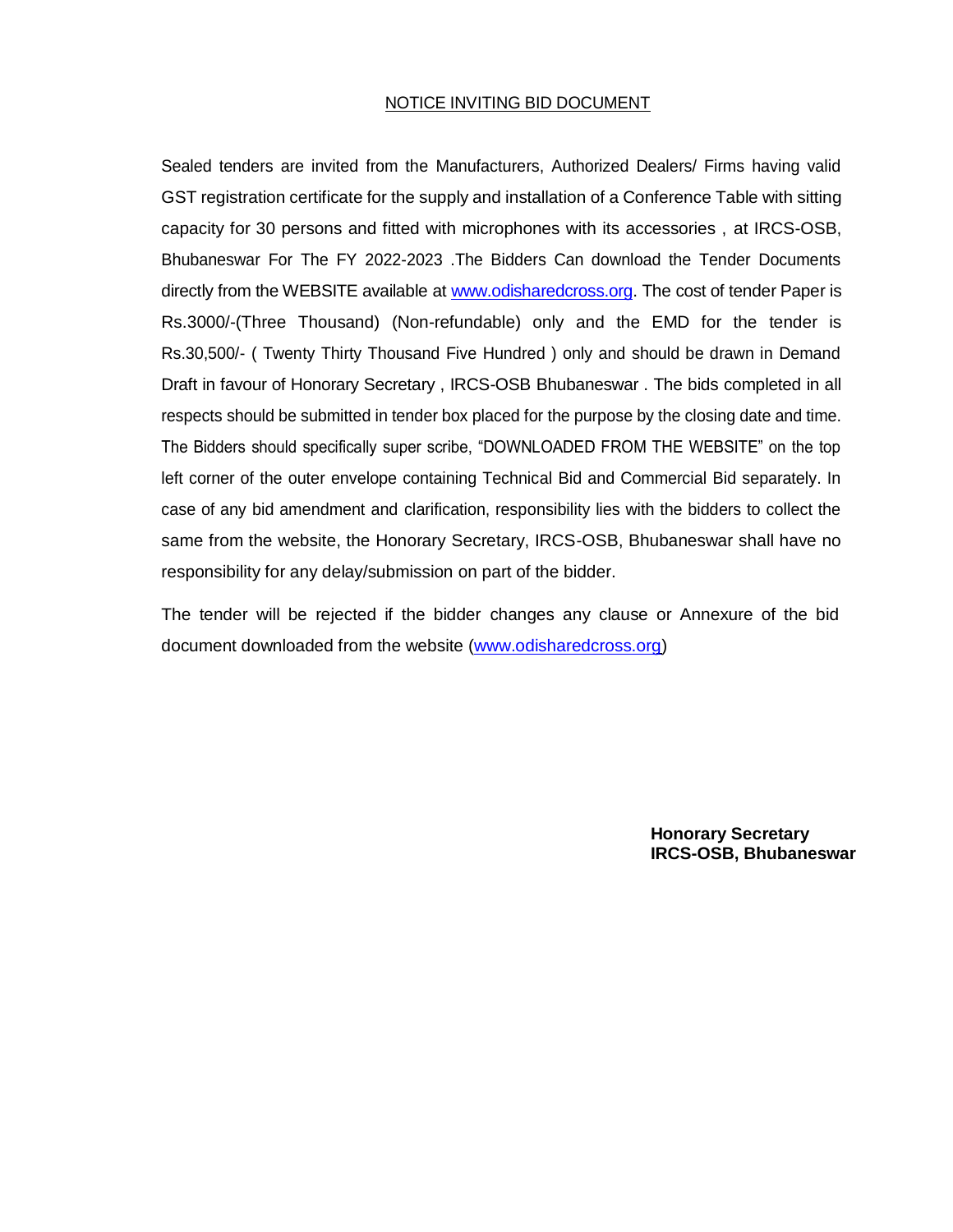#### TERMS AND CONDITIONS

Sealed tenders are invited from eligible bidders for the supply and installation of a Conference Table with sitting capacity for 30 persons and fitted with microphones with its accessories at IRCS-OSB, Bhubaneswar. The last date of submission of bids is 02.07.2022 up to 05.00 PM .

Any tender received after the due date & time will be rejected .

The bidder (s) are to submit their tender in separately sealed covered envelops for technical bid and commercial bid , duly filled up, signed and sealed by the bidder and by super scribing cover "A"(Technical Bid) & Cover "B"(Commercial Bid) and both the covers should be put into a third Cover,

The Sealed tenders "Cover A" (Technical Bid) submitted by the bidder will be opened in the Conference Hall of IRCS-OSB, Bhubaneswar on date 06.07.2022 at 11.00 AM. The bidder or their duly authorized representatives are allowed to be present during the opening of the tenders if they so like.

No tender documents can be accepted after the scheduled date and time .

The scope of work shall include supply and installation of a Conference Table with sitting capacity for 30 persons and fitted with microphones with its accessories at IRCS-OSB, Bhubaneswar. This will also include delivery & installation at site. The successful bidder will assume full responsibility of setting up complete system until final acceptance.

Rate should be quoted in Indian Currency, both in words and figures against each item as the payments will be made in Indian currencies only. The bidder shall not quote the rate for any item other than the item specified in the list.

The GST will be charged separately as per the guidelines given by the Finance Dept., Govt. of Odisha from time to time.

- A. Price:
- 1. The price quoted for the above items should be inclusive of packing, transportation, insurance, free fixing and exclusive of GST and other tax (if any) only. The price should be quoted in price format (Annexure- 2) indicating the basic price and other incidental charges separately. In case of discrepancies between figures and words, words shall be taken into consideration.
- 2. Purchaser shall only ensure/ visited the place before installation for the said table, availability of external power supply.
- 3. The Conference Hall size= 25'X 50'= 1250 Sqf.

Specifications:-

- The quoted product should be recent one and as per the specification enclosed at Annexure-I. (Required catalogue & drawing showing specification on the product description should be attached with the tender).
- Supply and installation of a Conference Table with sitting capacity for 30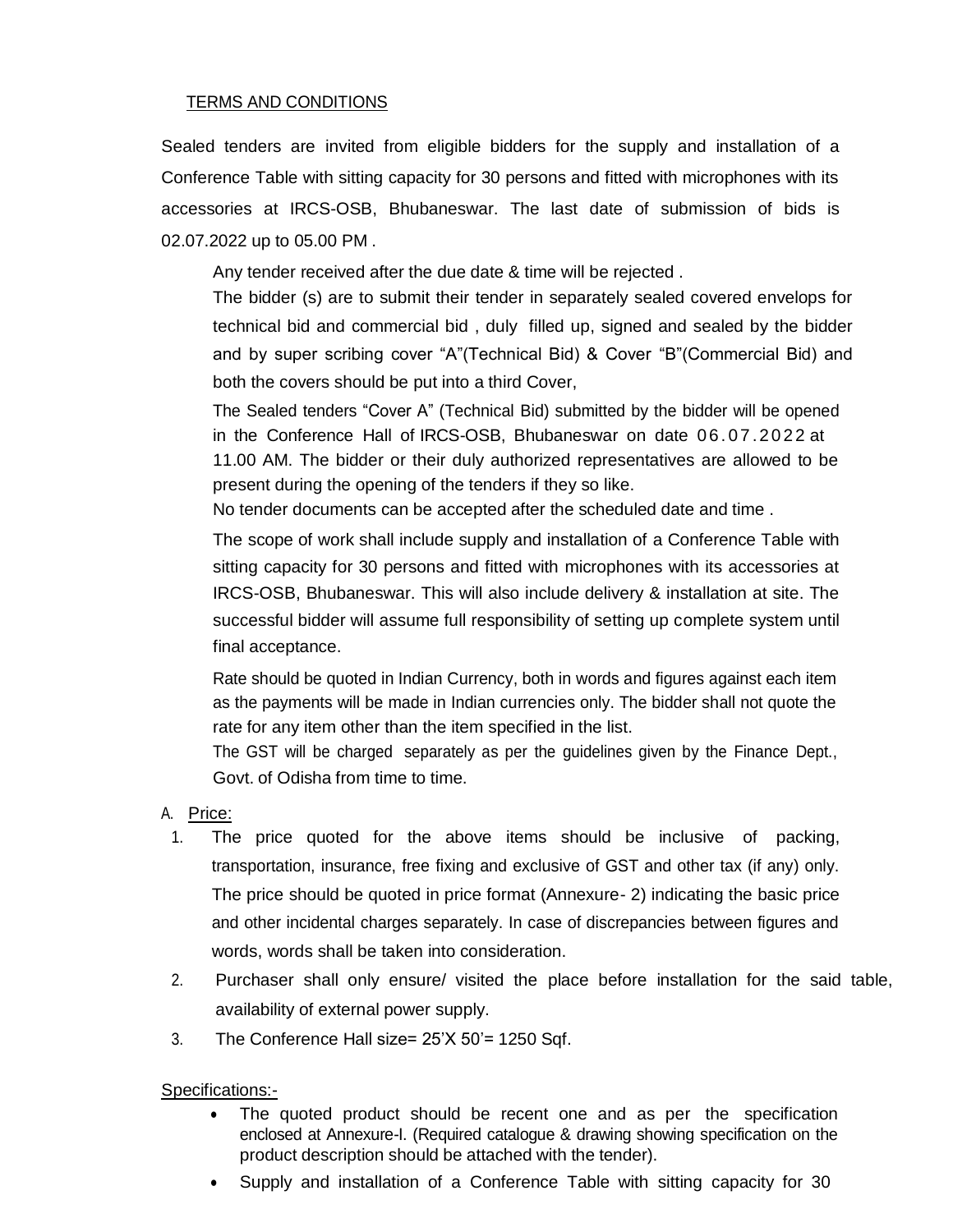persons and fitted with microphones with its accessories at IRCS-OSB, Bhubaneswar completed in all the respect on appropriate clamps, laying of conference table providing necessary foam in solution, wiring between table and outside area charging (if required).

### ELIGIBILITY CRITERIA

#### **OEM/Authorized Dealer/agents of Supplier**:

When a firm sends quotation for an item manufactured by some different company, the firm is also required to attach, in its bid, the manufacturer's authorization certificate and also manufacturer's confirmation of extending the required warranty for that product. In cases where the manufacturer has itself submitted the bid, the bids of its authorized dealer will not be considered and EMD will be returned.

The bidder must be a reputed Original Equipment Manufacturer/their authorized distributors/ dealer/agency.

- (i) Valid certificate.
- (ii) OEM should have a registered office in India and branch office in Odisha. The certificate to this effect should be submitted.
- (iii) The bidder must have successfully executed works of similar nature of value not less than Rs.10 lakhs in single order in the last 2 years.
- (iv) Valid ISO9001certificate
- (v) Proof of Average annual turnover of the bidders/firm of Rs.1Crore or more in last three (3) financial years in India.
- (vi) Bidders who have been black listed either by the Tender inviting authority or by any State Govt. or Central Govt. or its organization are not eligible to participate in the tender for that item during the period of black listing. A Declaration must be given through Notary.

Authorized distributors/Dealers/Agencies are eligible to participate in the tender provided:

- (vii) They have to submit the power of attorney to transact business on behalf of the manufacturer. The authorized distributor / dealer /may raise bill, if specially authorized by the OEM.
- (viii) The authorized distributor will submit all the documents in support of eligibility of the firm/Supplier/OEM as mentioned in along with the tender.
- B. Following documents should be submitted with the Technical Bid (COVER-A):-
	- 1. Tender cost of Rs.3000/-
	- 2. Earnest Money Deposit (EMD) of Rs.30,500/-
	- 3. Manufacturer authorization (in case of authorized dealer/ distributor)
	- 4. Valid ISO 9001certificate.
	- 5. GST registration Certificate of bidders
	- 6. Photocopy of PAN of the bidding firm
	- 7. No Relationship Certificate
	- 8. Annual Average Turnover of Rs.1Crore or more of bidders/ firms in the last 3 financial years (Annexure-5).
	- 9. Details name, address, telephone no., Fax, e-mail of the manufacturer / authorized distributor/ service centre/contract person/ office in Orissa. (Annexure7)
	- 10. Equipment offered shall have complete DATA sheets and detailed description of Agency/ Firm/ Supplier printed catalogues or Drawing with Specification (must been closed)\*\*
- C. COVER –B (PRICE BID)

1.The tender format giving the quoted rate for Supply and installation of a Conference Table with sitting capacity for 30 persons and fitted with microphones with its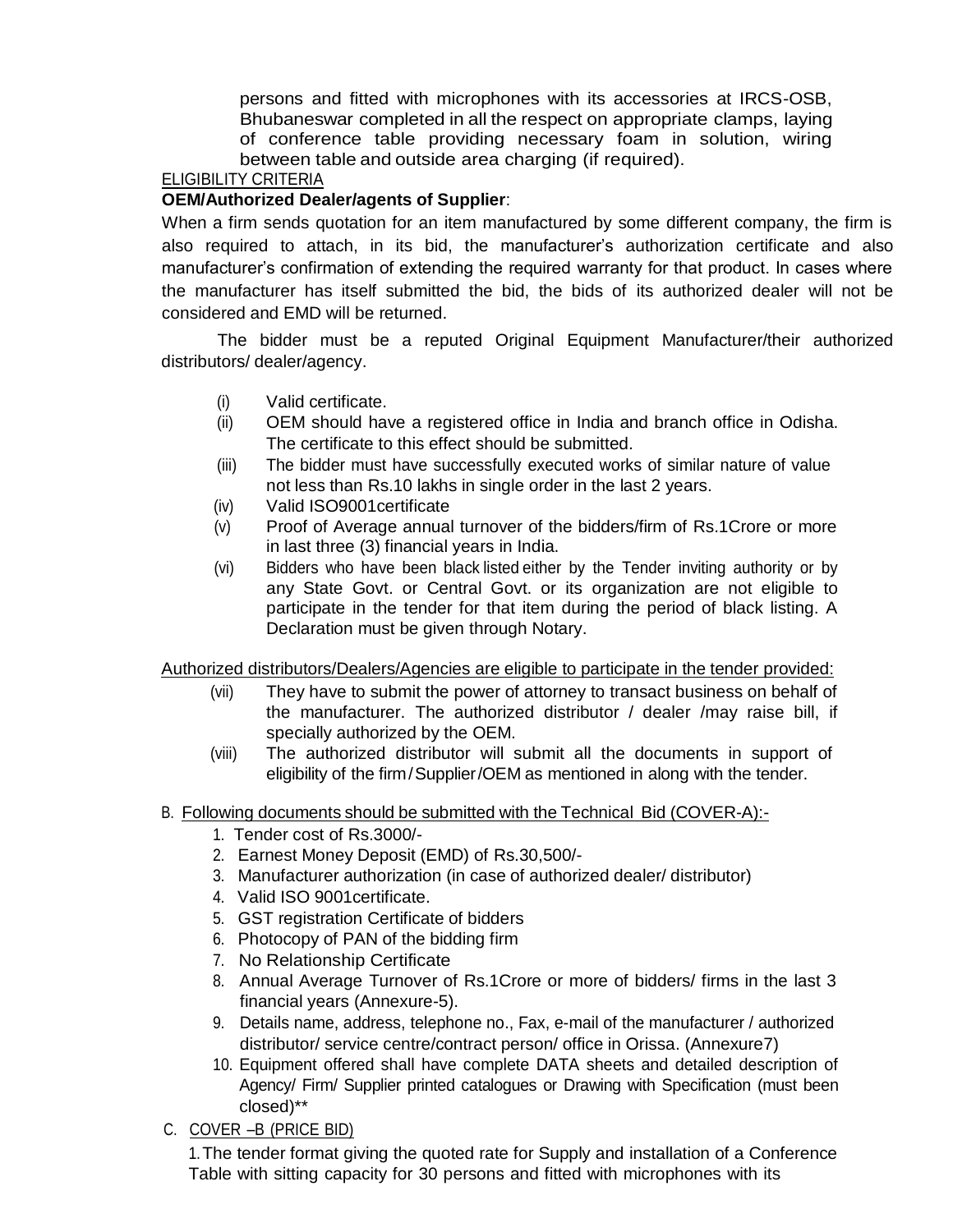accessories at IRCS-OSB For The FY 2022-2023 should be sent in a separate sealed cover herein after called Cover "B" (Price Bid). Cover–B (Price Bid) will be opened only of the bidder who qualify in Technical Bid (Cover–A) and product is as per tender specification. Incomplete, ambiguous, Conditional, unsealed tenders and without Tender Cost is liable to be rejected.

2. The tender format (Price Schedule) in duplicate in the prescribed form (as per Annexure–2), both hard copy must be submitted in Cover-B. The

price of the item should be quoted inclusive of insurance, packing, forwarding, freight (door delivery), installation, warranty but inclusive of GST and other tax (if any) and the turn key job in a separate column. The rate should be quoted for each item both in figures and words. In case of difference in words and figures, words will be taken in to consideration for evaluation.

3. The Cover "B" will be opened of successful bidders in the conference hall at IRCS-OSB, Bhubaneswar in the presence of the tenderer or their authorized Representatives which will be intimated later.

- D. Earnest Money Deposit & Tender processing fee
	- 1. The Bidders have to download the Tender Documents directly from the website available at [www.odisharedcross.org.](http://www.odisharedcross.org/)

The Tender processing fee of Rs.3000/-(Non-refundable) by Demand Draft drawn in favour of Honorary Secretary , IRCS-OSB, Bhubaneswar payable at Bhubaneswar should been closed along-with the Bid. In case of any bid amendment and clarification, responsibility lies with the bidders to collect the same from the website or the office notice board before last date of purchase of the tender document and the Director shall have no responsibility for any delay/omission on part of the bidder

- 2. The tender should be accompanied with Earnest Money Deposit (EMD) amounting Rs.30,500/-in shape of Bank Draft from any Nationalized/ Scheduled Bank in favour of Honorary Secretary, IRCS-OSB, Bhubaneswar payable at Bhubaneswar falling which tender will be rejected.
- 3. The EMD of the unsuccessful bidders will be returned after finalization of tender & incase of successful bidder; the EMD will be returned after submission of performance security. EMD of successful bidder(s) will be forfeited, if he/they does/do not accept the purchase order.
- E. The selected firm has to complete the Supply, installation and commissioning within 30 days of issue of purchase order. If the firm fails to supply and install the item/s in time or supplies are not up to standard, appropriate action like forfeiting the EMD, imposing Liquidated Damage penalty@ 0.5% per week etc . thereafter will be initiated.
- F. Performance Security:
	- 1. 5% of the purchase order value will be submitted by the firm towards performance security within 10 days of receipt of purchase order in shape of DD.
	- 2. The performance deposit will be refunded to the firm after the warranty period and shall be released by the purchaser after fulfillment of all warranty obligations by the bidder.
- G. EVALUATION:

1. The price bid (Cover-B) will be opened only for the bidders qualified in the technical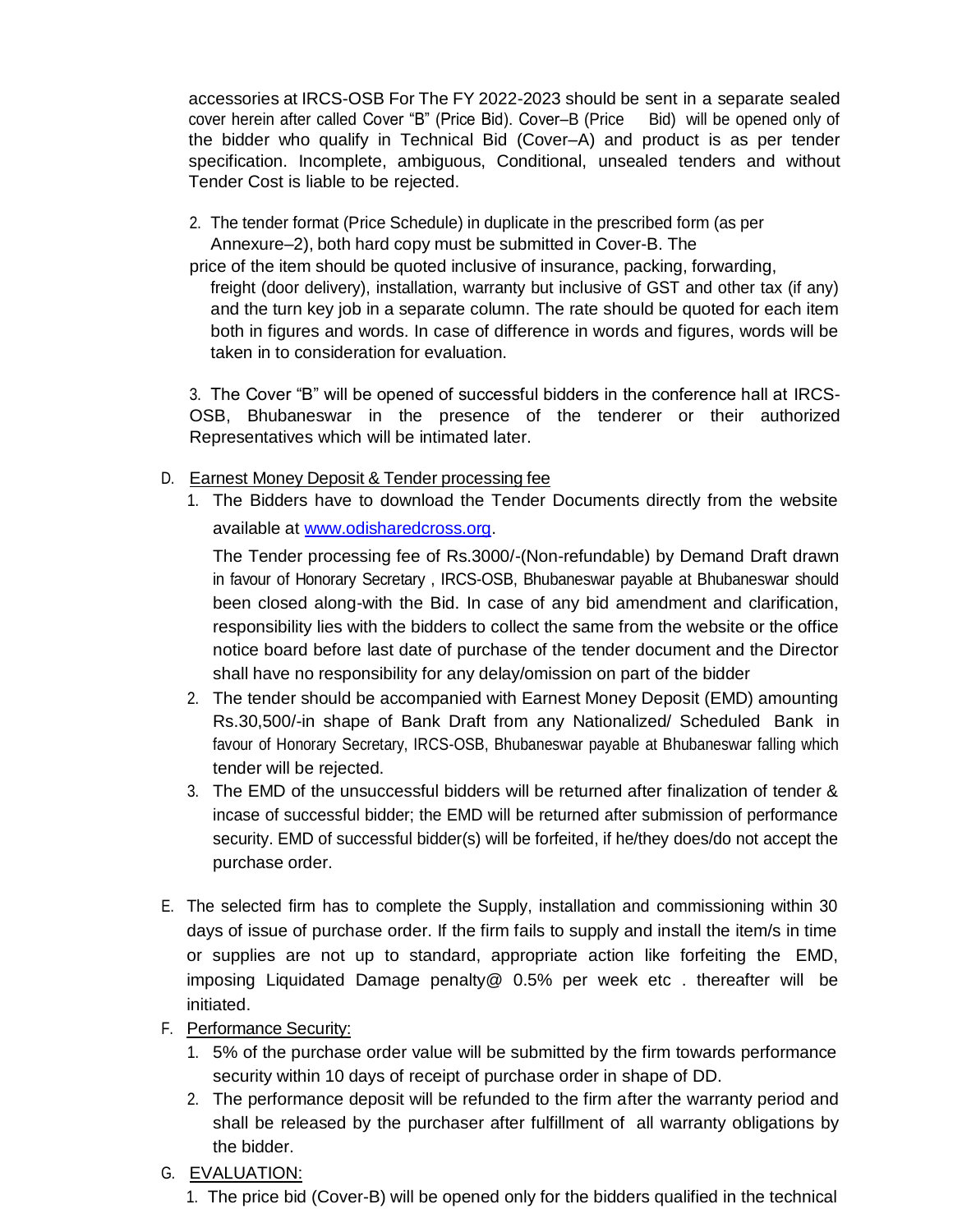evaluation.

- 2. The cost of Furniture and other equipment (inclusion of the transportation, packing & forwarding job (i.e. installation, cabling, electrical fittings, civil works etc,) but excluding GST will be evaluated.
- I. Supply and Installation:
	- 1. Supply and installation at the IRCS-OSB office of each item should be completed within 30 days from the date of issue of purchase order falling which liquidated damage @ 0.5% per week shall be deducted from final payment, for each week of delay beyond the delivery period up to maximum of 5%.
- J. Warranty:

a. One year onsite comprehensive warranty (or as mentioned in Technical Annexures) and also give the warranty declaration that everything to be supplied by us here under shall be free from all defects and faults in material, workmanship, transportation hazards, and shall be of the highest quality and material of the type ordered, shall be in full conformity with the specifications. During the warranty period, replacement of any part of items or rectification of defects of works will be free of cost.

b. Any deviation in the material and the specifications from the accepted terms may liable to be rejected and the bidders need to supply all the goods in the specified form to the satisfaction / specifications specified in the order / contract and demonstrate at their own cost. The payments shall be made only after receiving the material in the required specifications and quality to the satisfaction of the University authorities.

c. The Vendor shall warrant that any Material supplied hereunder conforms to the generally recognized manufacturing and safety standards of the Vendor's industry as per Indian Standard Institution (ISI) or similar standard. The Vendor's specifications on performance as detailed in the Vendor's brochures, sales literature and other specifications as may be available to the university.

d. Vendor should provide insurance up to the delivery point (on-site and not up to the nearest international airport) and until the time of installation.. In addition to any other express or implied warranties, the Vendor warrants that the material furnished pursuant to this order will be: Free from defects in design except to the extent that such items comply with detailed designs provided by the university; of merchantable quality and suitable for the purposes, if any, which are stated in the tender/quotation.

### K. Payment:

- 1. Bidders are required to enclose photocopy of cancelled cheque & NEFT Bank Details with tender /quotation to enable us to making payment through on line transfer.
- 2. Deduction of Income Tax, as applicable and so on, at source from payment to suppliers: This will be done as per existing law in force during the currency of the contract.

#### L. General Conditions:

- 1. In the event of the date being declared as a holiday for the office, the due date submission of bids and opening of bids will be the following working date & time.
- 2. The tenders received by the date and time will be opened as per the scheduled date and time in presence of the bidder or their authorized representatives.
- 3. The quantity mentioned may increase/decrease depend on the requirement.
- 4. Disputes relating to the purchase etc. are subject to the jurisdiction of court of law at Bhubaneswar.
- 5. The authority reserves the right to accept / reject all the bids or any part thereof

without assigning any reason thereof.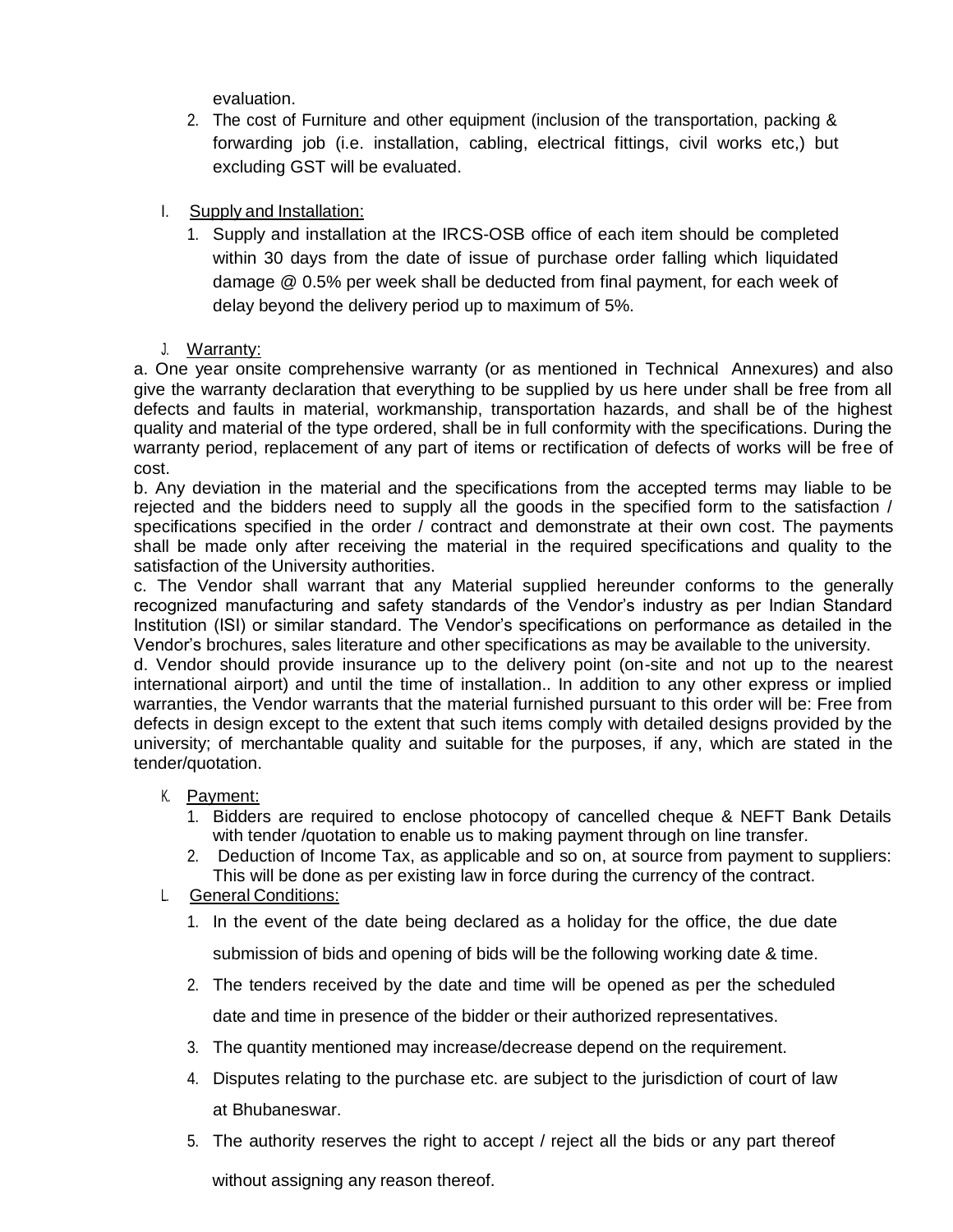#### M .Schedule of Requirement –

The quantity mentioned in below table is approximate. The Undersigned reserves the right at the time of award/execution of the contract to vary the quantity specified in the schedule of requirement without any change in the unit rate. However, the payment will be made as per the actual material used and work done.

| SI        | Name of the Item                  | Qty. | Amount<br>0f | <b>Tender Fee</b> |
|-----------|-----------------------------------|------|--------------|-------------------|
| <b>No</b> |                                   |      | E.M.D/Bid    |                   |
|           |                                   |      | Security     |                   |
| 01        | Conference Table (30 Sitter)      | 01   | 20,000/-     |                   |
| 02        | Table $(01)$                      | 01   | 500          |                   |
| 03        | <b>Office Cushion Chairs</b>      | 30   | 5000         | $3,000/-$         |
| 04        | Micro Phone with all the fittings | 30   | 5000         |                   |
|           | <b>Total Amount</b>               |      | $30,500/-$   |                   |

 Honorary Secretary IRCS-OSB,Bhubaneswar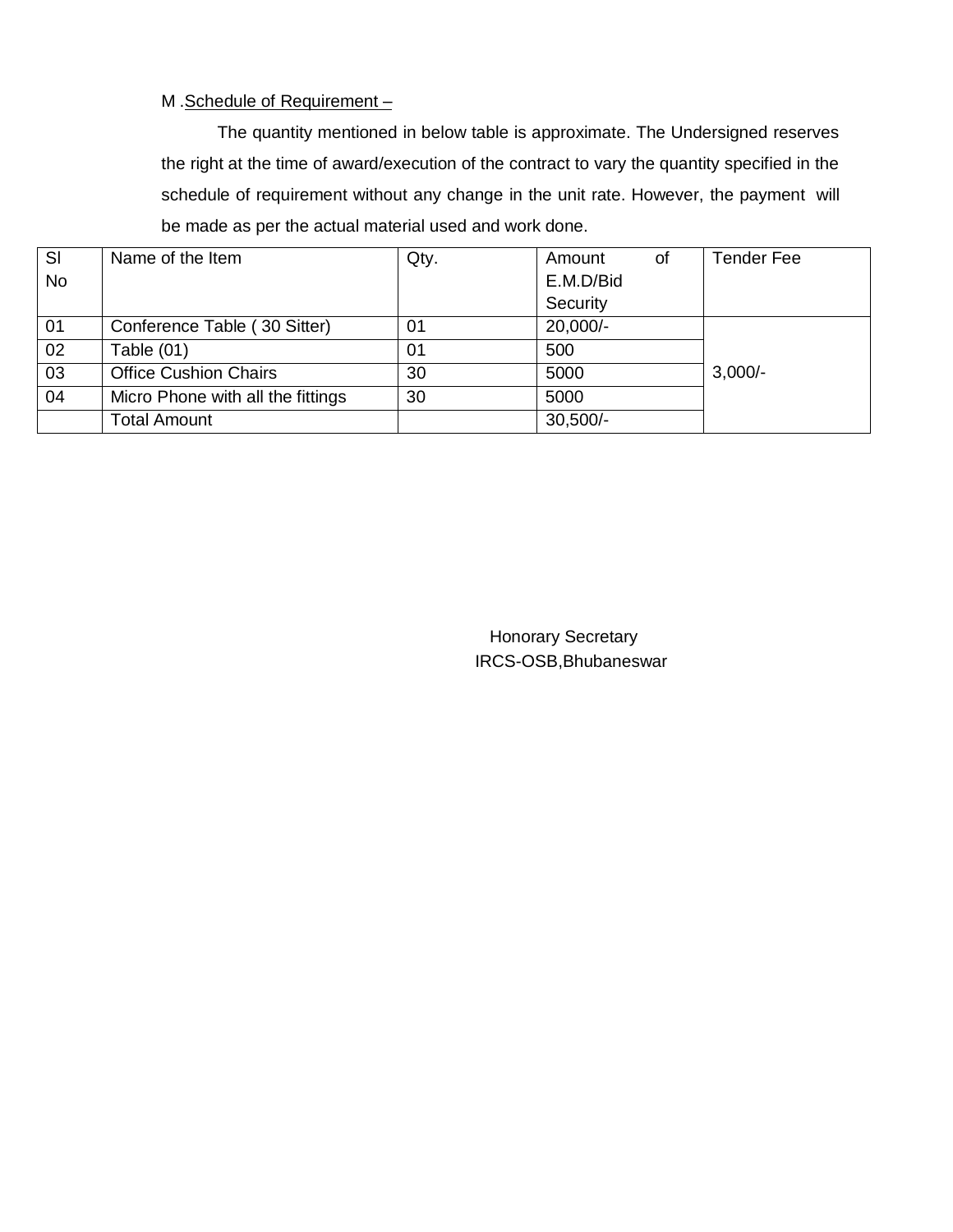### ANNEXURE - 1

#### ITEM WISE DESCRIPTION TECHNICAL SPECIFICATION

Financial bid to be filled by bidder Supply and installation of a Conference Table with sitting capacity for 30 persons and fitted with microphones with its accessories at IRCS-OSB For The FY 2022-2023

| Name<br>of<br>Item | Make/Model                           | Unit<br>Required   | Rate<br>per<br>unit      | Total<br>Amount |
|--------------------|--------------------------------------|--------------------|--------------------------|-----------------|
| 01                 | Conference Table<br>30 Seater)       | 01                 |                          |                 |
| 02                 | Table $(01)$                         | 01                 |                          |                 |
| 03                 | Cushion<br>Office<br>Chairs          | 30                 |                          |                 |
| 04                 | Micro Phone with<br>all the fittings | 30                 |                          |                 |
|                    |                                      |                    | Add Any other<br>charges |                 |
|                    |                                      |                    | <b>Taxes</b><br>if any   |                 |
|                    |                                      |                    | Gross.<br>Total          |                 |
|                    |                                      | Amount<br>In words |                          |                 |

Signature with seal of Bidder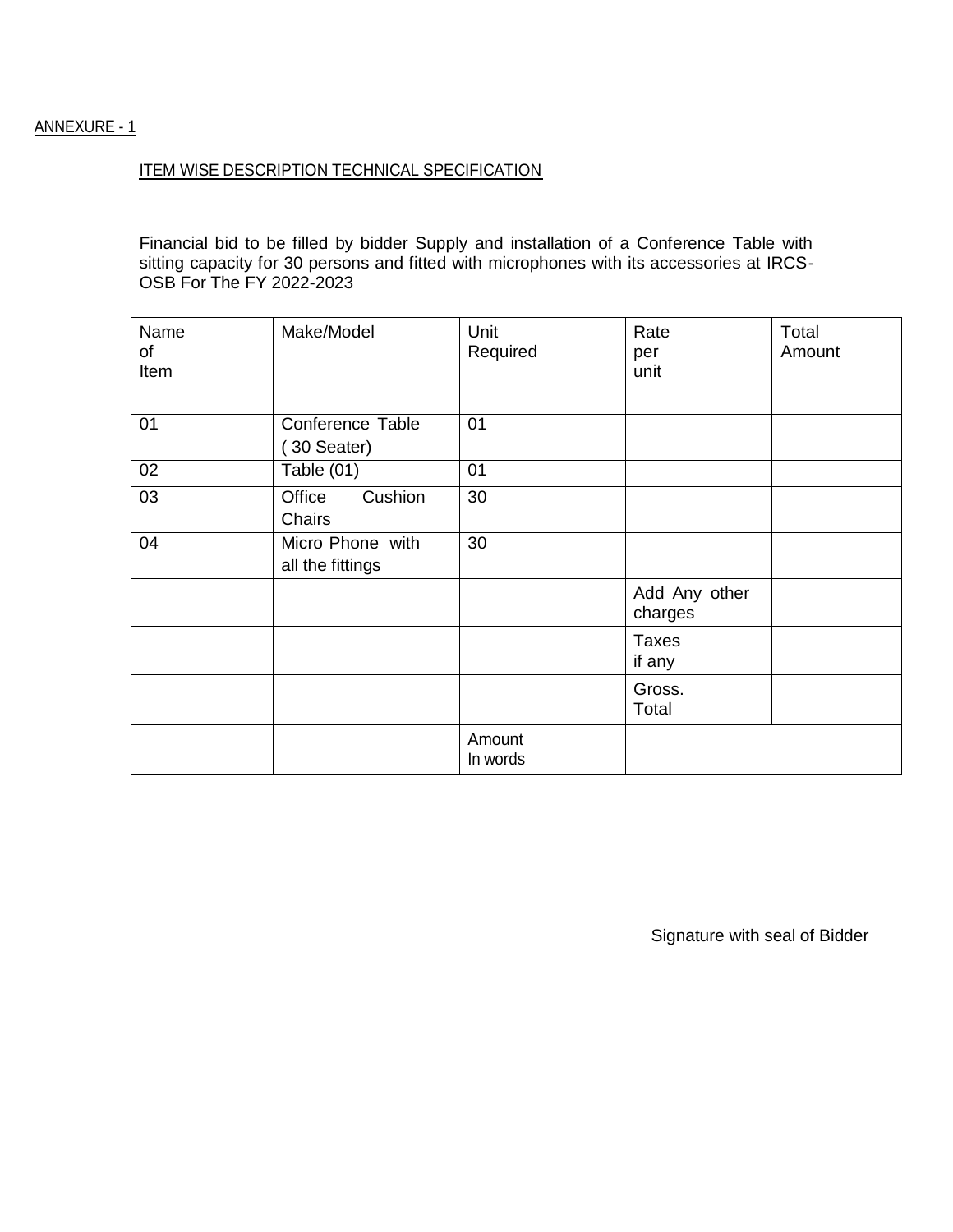#### ANNEXURE - 2

Technical specifications for supply and installation of Supply and installation of a Conference Table with sitting capacity for 30 persons and fitted with microphones with its accessories at IRCS-OSB For The FY 2022- 2023

> 1. Specification as per the catalogue or drawing specification on the product description should be attached with the tender for supply and installation of Thirty Seater Conference Table at IRCS-OSB, Bhubaneswar For The FY 2022-2023.